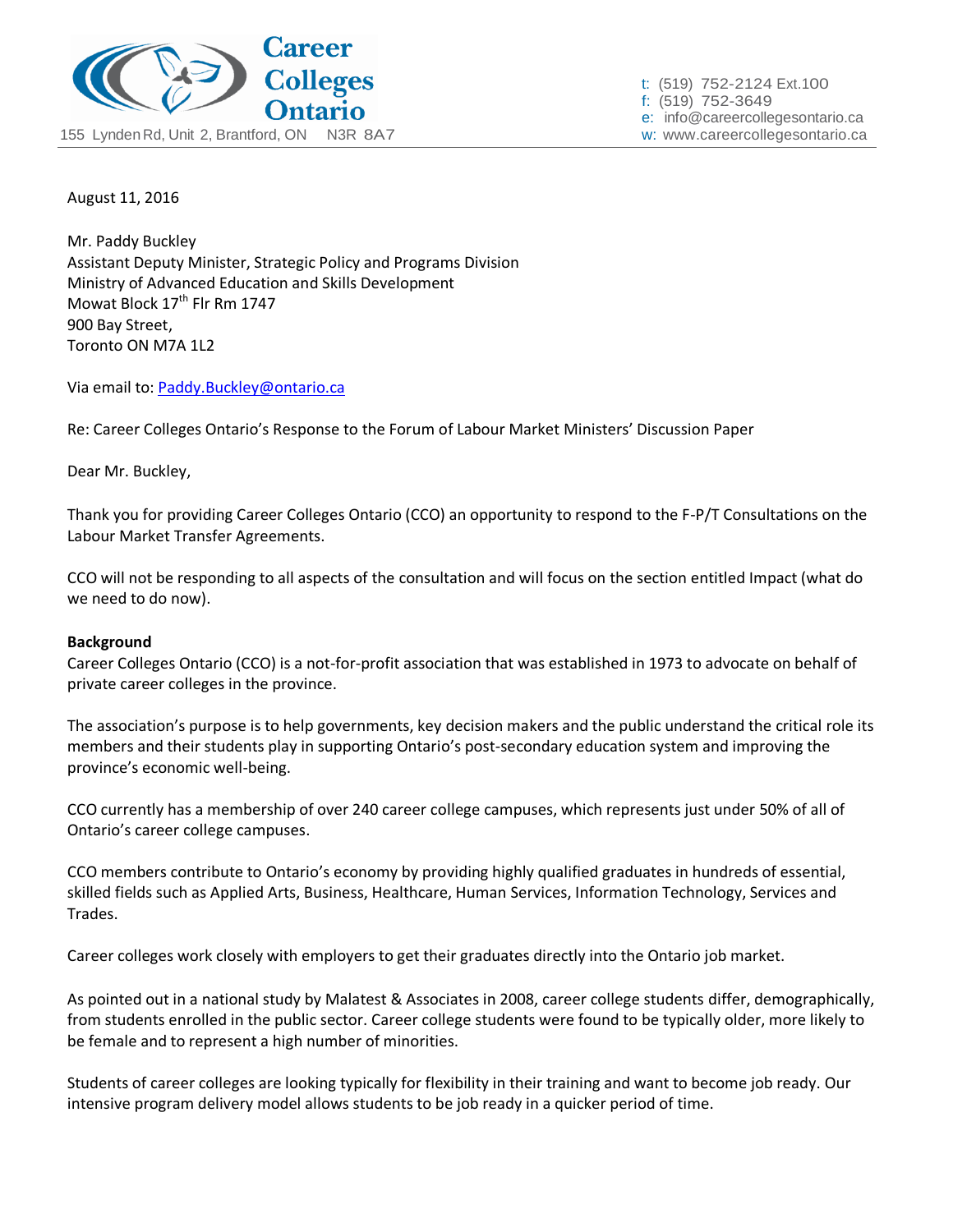## **The Discussion Paper**

The purpose of Labour Market Development Agreements according to Employment and Social Development Canada is "To help unemployed Canadians quickly find and return to work and to develop a skilled labour force that meets current and emerging needs of employers …"

The discussion paper makes several observations with respect to the challenges facing—among others older workers, immigrants, youth and people with disabilities, to adapt to broader shifts in the labour market.

It references several objectives that labour market transfer agreements should meet so as to respond to the needs of Canadian workers. Some of those have a direct correlation with the expertise provided by Ontario's career colleges, including:

- Promoting access to employment and skills training programs and services to support the successful participation of underrepresented groups in the labour market, including persons with disabilities, youth, immigrants and Indigenous Canadians, while promoting broader economic and social inclusion; and
- Strengthening connections between post-secondary and training institutions to ensure responsiveness to employers' needs, now and in the future.

Career colleges are well suited to meet these needs and in some cases, for example with Second Career, have been able to contribute to helping Ontarians meet these objectives. Career colleges have provided the majority of Second Career training (between 60%- 65%) in Ontario.

However, barriers exist within Ontario's post-secondary sector that have limited the ability of the province's career colleges to maximize their contribution. These include:

1. An arbitrary \$10,000 cap on the amount of tuition that Ontario will fund for an unemployed adult to attend a career college program of study, whereas in many cases, the same student could receive full funding for tuition in excess of \$10,000 when attending a publicly funded institution.

The imposition of this arbitrary cap has significantly reduced the options and freedom of choice for Second Career students to attend the most appropriate post-secondary institution.

2. The Canada Student Loans Program has had a loan program for students who wish to study on a part-time basis.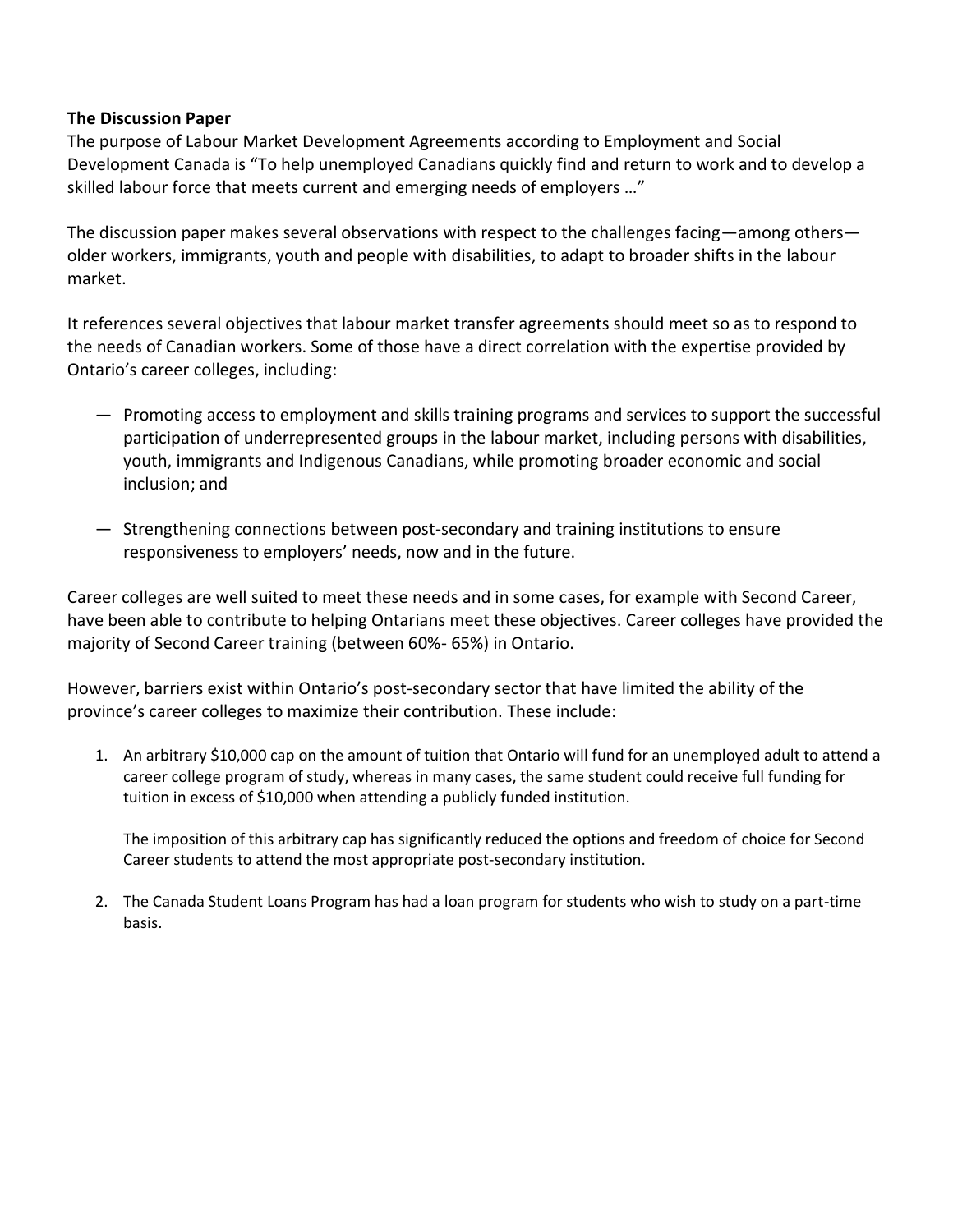Students attending Ontario's career colleges were eligible for funding under this program until July 31, 2010, when Ontario introduced its own part-time loan program, which includes the Part-Time Canada Student Loan and associated grants.

However, when Ontario introduced its program, it excluded students of career colleges, notwithstanding their programs meet the criteria of Part-Time Canada Student Loan and associated grants. The program eligibility criteria are, and have been, that the program must be approved as a full-time degree, diploma or certificate program, and delivered by a designated institution. The program must be a minimum of 12 weeks, in a 15 week period.

The arbitrary exclusion of career college programs restricts the flexibility that students need when enrolling in training programs.

3. Approximately 177 career colleges in Ontario offer a total of more than 960 programs in trades and preapprenticeship training across 51 Ontario communities.

Notwithstanding the thousands of trade graduates that career colleges educate, career colleges have been excluded from having a voice within the Ontario College of Trades, and graduates of their pre-apprenticeship programs have not been given automatic credit towards apprenticeship programs.

Moreover, there has been only limited approval of career colleges as Training Delivery Agents for apprenticeship training.

4. Ontario has created an Ontario Qualifications Framework (OQF) to provide a complete framework covering all post-secondary credentials, including career colleges.

Career colleges are currently excluded from the OQF and, as a result, from OnCAT. This impedes academic mobility for graduates across and between programs offered by different public and private institutions. In some cases, the credentials of graduates from programs that are equivalent to those provided by community colleges are not accepted, forcing students to repeat the same training.

The absence of career colleges in the OQF also prevents employers from understanding and recognizing the learning outcomes of graduates of career colleges and recognizing the equivalency of career college programs to those offered at community colleges. Many employers, including the Federal Government, have hiring practices in place that disadvantage graduates from career college programs of study by insisting that applicants hold a two-year community college diploma.

5. Educational programs offered to students within Ontario's post-secondary sector often include an internship. Internships are not intended to be paid for by employers, as they are part of a student's curriculum.

Ontario's Employment Standards Act specifically excludes public colleges and universities from having to meet specific requirements to be considered an exempt internship, such that employers do not have to compensate student interns.